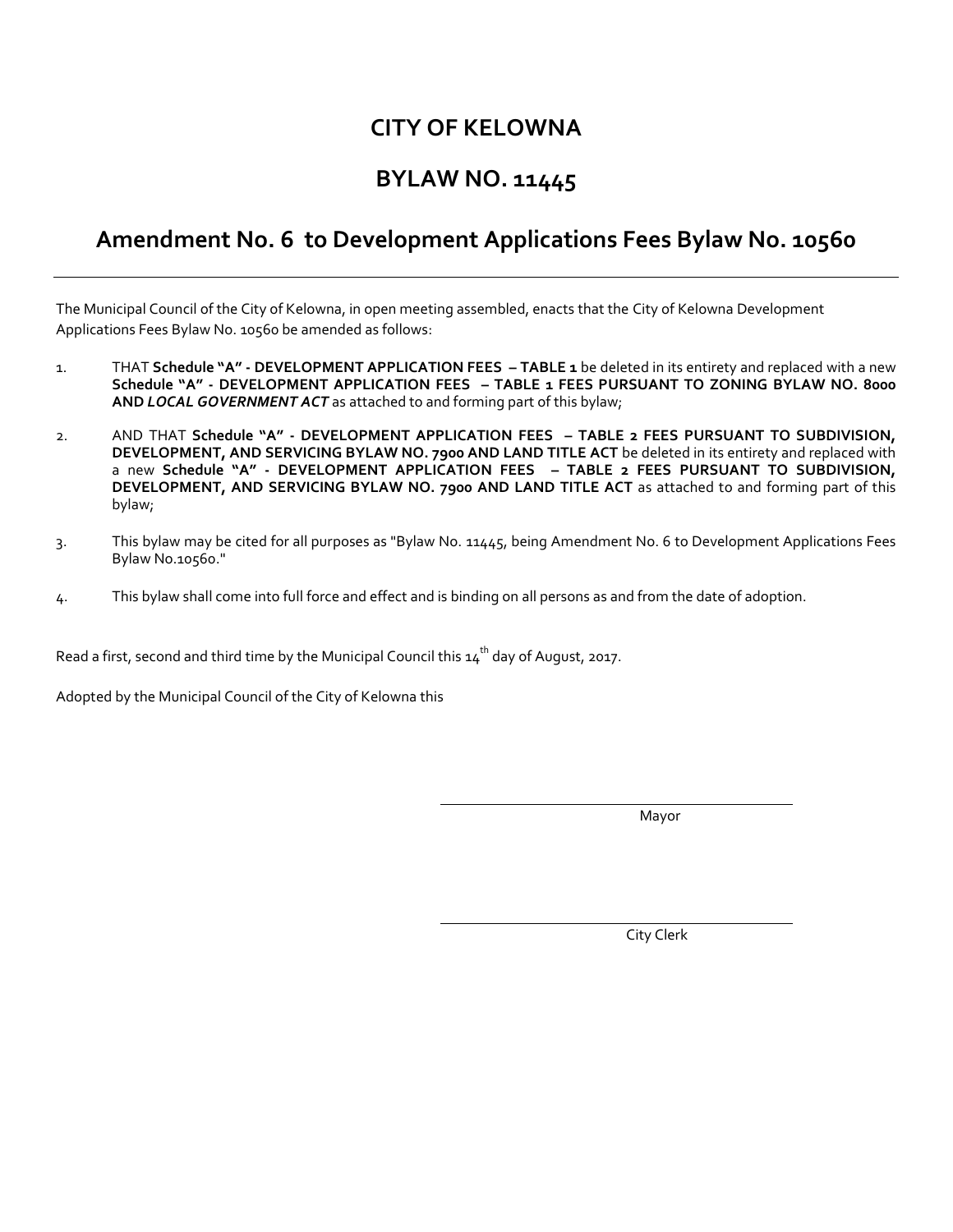## **Schedule "A"**

# **Development Application Fees – Table 1 FEES PURSUANT TO ZONING BYLAW NO. 8000 AND LOCAL GOVERNMENT ACT**

All fees and charges include relevant provincial and federal taxes unless otherwise stated.

Annual fee increases are permitted until this bylaw is further amended or replaced.

The fees and charges as noted in Schedule A will increase by two percent (2%) on January 1 each year.

All fees and charges shall be calculated to the nearest five (5) dollars.

| Development Category <sup>1</sup>                     | <b>2016 Fees</b>                                  | <b>2017 Fees</b>                                  | 2018 Fees                                         | 2019 Fees                                         |
|-------------------------------------------------------|---------------------------------------------------|---------------------------------------------------|---------------------------------------------------|---------------------------------------------------|
| <b>Pre-Application Meeting</b>                        | One free meeting +<br>\$200/additional<br>meeting | One free meeting +<br>\$205/additional<br>meeting | One free meeting +<br>\$210/additional<br>meeting | One free meeting +<br>\$215/additional<br>meeting |
| Area Structure Plans &                                | \$8375 base fee +                                 | \$8540 base fee +                                 | \$8710 base fee +                                 | \$8885 base fee +                                 |
| Area Redevelopment Plans                              | \$75/ha                                           | \$75/ha                                           | \$8o/ha                                           | \$8o/ha                                           |
| <b>OCP Amendments</b>                                 |                                                   |                                                   |                                                   |                                                   |
| Major                                                 | \$3250                                            | \$3315                                            | \$3380                                            | \$3445                                            |
| Minor                                                 | \$1750                                            | \$1785                                            | \$1820                                            | \$1855                                            |
| <b>Phased Development Agreement</b>                   | \$2800 + City's legal                             | \$2855 + City's legal                             | \$2910 + City's legal                             | \$2965 + City's legal                             |
|                                                       | review fees                                       | review fees                                       | review fees                                       | review fees                                       |
| <b>Zoning Amendments</b>                              |                                                   |                                                   |                                                   |                                                   |
| "C" for Carriage House                                | \$875                                             | \$890                                             | \$905                                             | \$920                                             |
| Bylaw Enforcement - Add 'C' for<br>Carriage House     | \$1750                                            | \$1785                                            | \$1820                                            | \$1855                                            |
| Add "t" Designation for Agri-Tourist<br>Accommodation | \$1300                                            | \$1325                                            | \$1350                                            | \$1375                                            |
| RU6, RR & A1                                          | \$1375                                            | \$1400                                            | \$1425                                            | \$1450                                            |
| Comprehensive Development Zone                        | \$3250                                            | \$3315                                            | \$3380                                            | \$3445                                            |
| All Other Zones                                       | \$1775                                            | \$1810                                            | \$1845                                            | \$1880                                            |
| <b>Rezoning Extension</b>                             | \$450                                             | \$460                                             | \$470                                             | \$480                                             |
| <b>Text Amendments</b>                                | \$1,400                                           | \$1425                                            | \$1450                                            | \$1480                                            |
| <b>Temporary Use Permit</b>                           | \$1,700                                           | \$1730                                            | \$1760                                            | \$1795                                            |
| Temporary Use Permit Extension                        | \$1,700                                           | \$1730                                            | \$1760                                            | \$1795                                            |
| Development Variance Permit                           | $$1,425+$<br>\$100/additional<br>variance         | $$1450 +$<br>\$100/additional<br>variance         | $$1480 +$<br>\$105/additional<br>variance         | $$1510 +$<br>\$105/additional<br>variance         |
| Urban Design Development Permits                      |                                                   |                                                   |                                                   |                                                   |
| Major                                                 | \$1,625                                           | \$1655                                            | \$1685                                            | \$1715                                            |
| <b>Minor Direct</b>                                   | \$900                                             | \$915                                             | \$930                                             | \$945                                             |
| Natural Environment Development Permits               |                                                   |                                                   |                                                   |                                                   |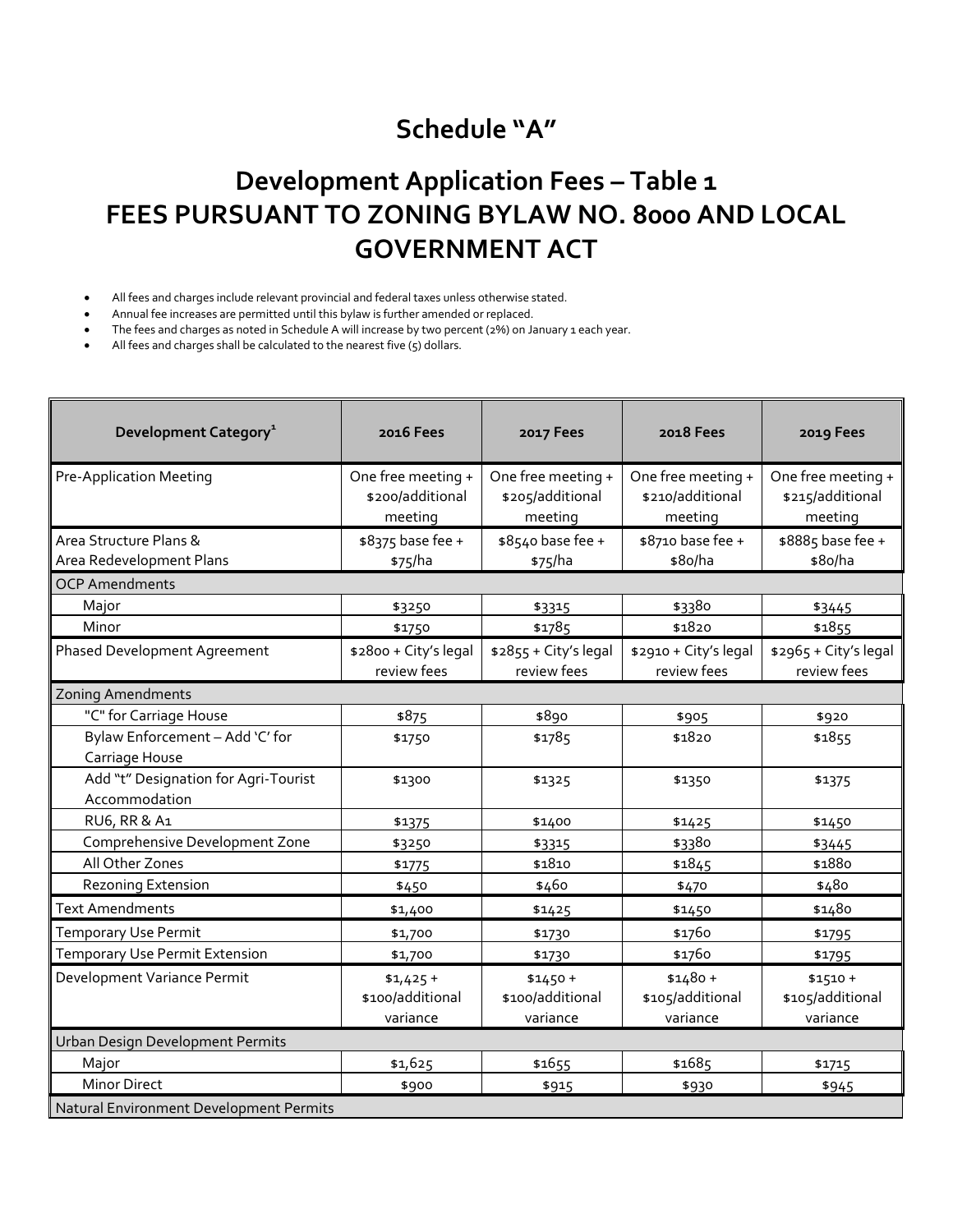| Multiple Lot                                            | $$1,375$ base + | \$1400 base + | $$1425$ base + | \$1450 base + |
|---------------------------------------------------------|-----------------|---------------|----------------|---------------|
|                                                         | \$15/lot        | \$15/lot      | \$15/lot       | \$15/lot      |
| Single Lot (Council Review)                             | \$1,625         | \$1655        | \$1685         | \$1715        |
| Single Lot                                              | \$900           | \$915         | \$930          | \$945         |
| <b>Minor Direct</b>                                     | \$225           | \$230         | \$235          | \$240         |
| Temporary Farm Worker Housing Development Permit        |                 |               |                |               |
| Major                                                   | \$700           | \$710         | \$720          | \$735         |
| <b>Minor Direct</b>                                     | \$350           | \$355         | \$360          | \$365         |
| Farm Protection Development Permit                      |                 |               |                |               |
| Major                                                   | \$650           | \$660         | \$670          | \$680         |
| <b>Minor Direct</b>                                     | \$425           | \$430         | \$435          | \$440         |
| ALR Applications (City retains \$300.00 of permit fees) |                 |               |                |               |
| Subdivision/Non-Farming                                 | \$1,500         | \$1,500       | \$1,500        | \$1,500       |
| Application for Exclusion                               | \$1,500         | \$1,500       | \$1,500        | \$1,500       |
| <b>Heritage Applications</b>                            |                 |               |                |               |
| Major Heritage Alteration Permit                        | \$1,300         | \$1325        | \$1350         | \$1375        |
| Minor Heritage Alteration Permit                        | \$700           | \$710         | \$720          | \$735         |
| Heritage Revitalization Agreement                       | \$1,675         | \$1700        | \$1730         | \$1765        |
| <b>Heritage Conservation Covenant</b>                   | Free            | Free          | Free           | Free          |
| Heritage Designation                                    | Free            | Free          | Free           | Free          |
| Amended Development Permit                              |                 |               |                |               |
| Major (requires re-circulation)                         | \$700           | \$710         | \$720          | \$735         |
| Minor                                                   | \$550           | \$560         | \$570          | \$580         |
| <b>Land Use Contracts</b>                               |                 |               |                |               |
| Discharge                                               | Free            | Free          | Free           | Free          |
| Amendment                                               | Free            | Free          | Free           | Free          |

**¹** Refundable Amounts:

(a) Development fees which are refunded prior to Council consideration are eligible for the cost of the development fee less 50% administrative costs.

(b) No development fees will be refunded if the application has been submitted to Council.

| Liquor License Category <sup>2</sup>            | 2016 Fee            | 2017 Fee            | 2018 Fee            | 2019 Fee            |
|-------------------------------------------------|---------------------|---------------------|---------------------|---------------------|
| Liquor License Application (Council resolution) |                     |                     |                     |                     |
| New Liquor Primary License (100                 | $$700 + $1,500$ for | $$710 + $1500$ for  | $$720 + $1530$ for  | $$735 + $1530$ for  |
| persons or more)                                | notification        | notification        | notification        | notification        |
| New Liquor Primary License (less                | $$450 + $1,500$ for | $$460 + $1,500$ for | $$470 + $1,530$ for | $$480 + $1,530$ for |
| than 100 persons)                               | notification        | notification        | notification        | notification        |
| Change to Existing License                      | $$450 + $1,500$ for | $$460 + $1,500$ for | $$470 + $1,530$ for | $$480 + $1,530$ for |
|                                                 | notification        | notification        | notification        | notification        |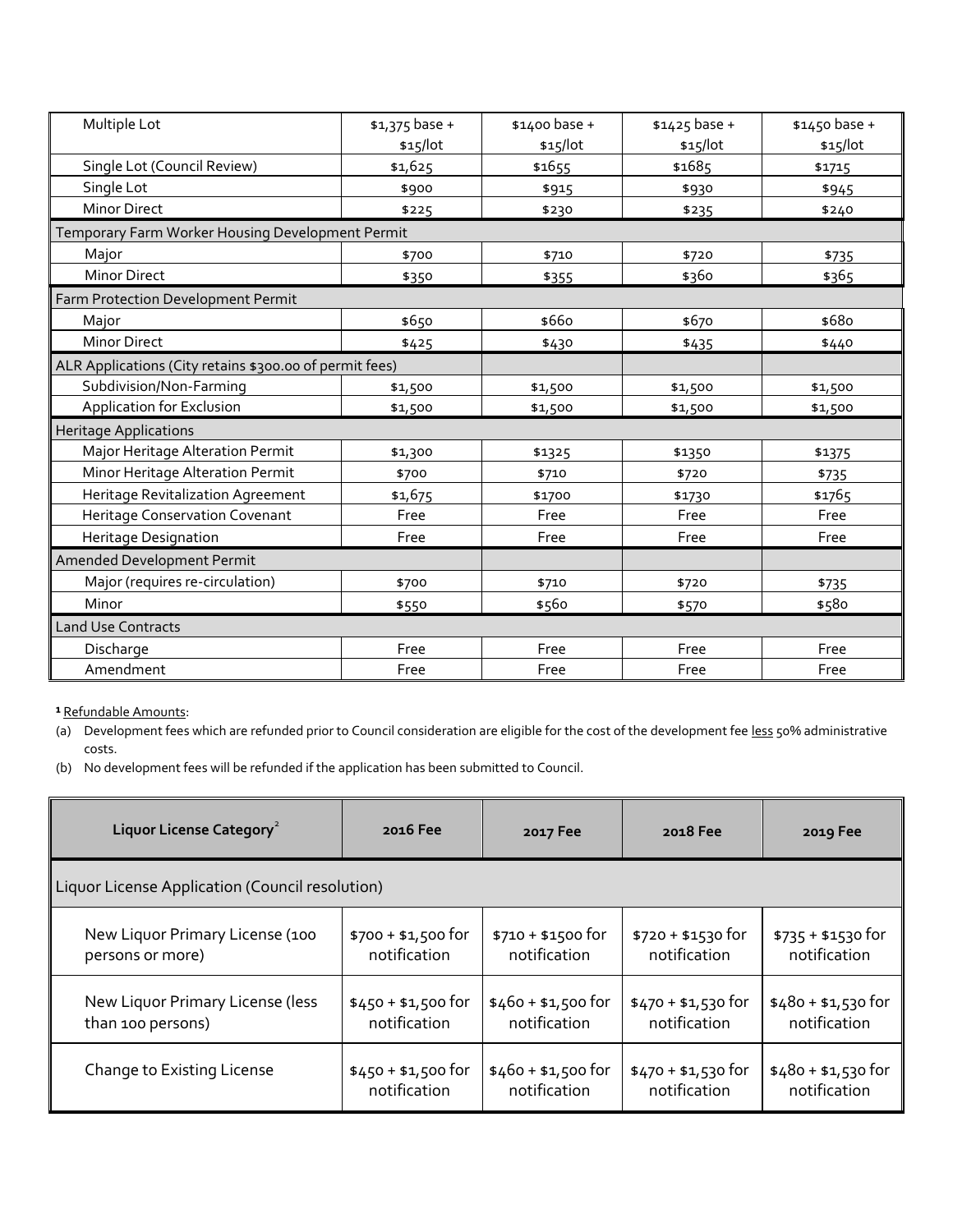| Liquor License Application (No Council<br>resolution) |  |  |  |  |
|-------------------------------------------------------|--|--|--|--|
|-------------------------------------------------------|--|--|--|--|

**<sup>2</sup>**These application fees do not include rezoning and/or development permit application fees where required.

| <b>Administration Category</b>                                                                                                                                                                                                                                                           | 2016 Fee                                                                                                     | 2017 Fee                                                                                                     | 2018 Fee                                                                                                     | 2019 Fee                                                                                                     |
|------------------------------------------------------------------------------------------------------------------------------------------------------------------------------------------------------------------------------------------------------------------------------------------|--------------------------------------------------------------------------------------------------------------|--------------------------------------------------------------------------------------------------------------|--------------------------------------------------------------------------------------------------------------|--------------------------------------------------------------------------------------------------------------|
| Public Hearing Advertising / Re-Advertising<br>(when hearing cancelled by applicant)                                                                                                                                                                                                     | \$500 minimum - If<br>maps are required,<br>additional costs will<br>be incurred prior to<br>Public Hearing. | \$500 minimum - If<br>maps are required,<br>additional costs will<br>be incurred prior to<br>Public Hearing. | \$510 minimum - If<br>maps are required,<br>additional costs will<br>be incurred prior to<br>Public Hearing. | \$510 minimum - If<br>maps are required,<br>additional costs will<br>be incurred prior to<br>Public Hearing. |
| Document Administration Fee <sup>3</sup><br>*Does not apply to documents forming part of a subdivision application.                                                                                                                                                                      |                                                                                                              |                                                                                                              |                                                                                                              |                                                                                                              |
| Major (Bylaw)                                                                                                                                                                                                                                                                            | \$900                                                                                                        | \$920                                                                                                        | \$940                                                                                                        | \$960                                                                                                        |
| Minor (restrictive covenants, utility<br>right-of-ways, road reservation<br>agreements, road exchanges, road<br>closures, servicing agreements,<br>developer initiated road name changes,<br>quit claim documents excluding land<br>use contracts, written response to<br>inquiry, etc.) | \$150                                                                                                        | \$150                                                                                                        | \$155                                                                                                        | \$155                                                                                                        |
| Non-Standardized Legal Document Review                                                                                                                                                                                                                                                   | \$650 base + \$300<br>per hour (after 3<br>hours)                                                            | \$660 base + \$300<br>per hour (after 3<br>hours)                                                            | \$670 base + \$305<br>per hour (after 3<br>hours)                                                            | \$680 base + \$305<br>per hour (after 3<br>hours)                                                            |
| Land Title Office Registration                                                                                                                                                                                                                                                           | Free                                                                                                         | Free                                                                                                         | Free                                                                                                         | Free                                                                                                         |
| <b>Site Profile Fees</b>                                                                                                                                                                                                                                                                 | \$50                                                                                                         | \$50                                                                                                         | \$55                                                                                                         | \$55                                                                                                         |
| Board of Variance Application <sup>4</sup>                                                                                                                                                                                                                                               | \$1,050                                                                                                      | \$1,070                                                                                                      | \$1,090                                                                                                      | \$1,110                                                                                                      |

<sup>3</sup> Requests for information not available in published form that require research will be charged a fee of \$30.00 per hour.<br><sup>4</sup> Board of Variance application withdrawn prior to preparing the appeal for advertising, and pr

members are eligible for a \$200.00 refund.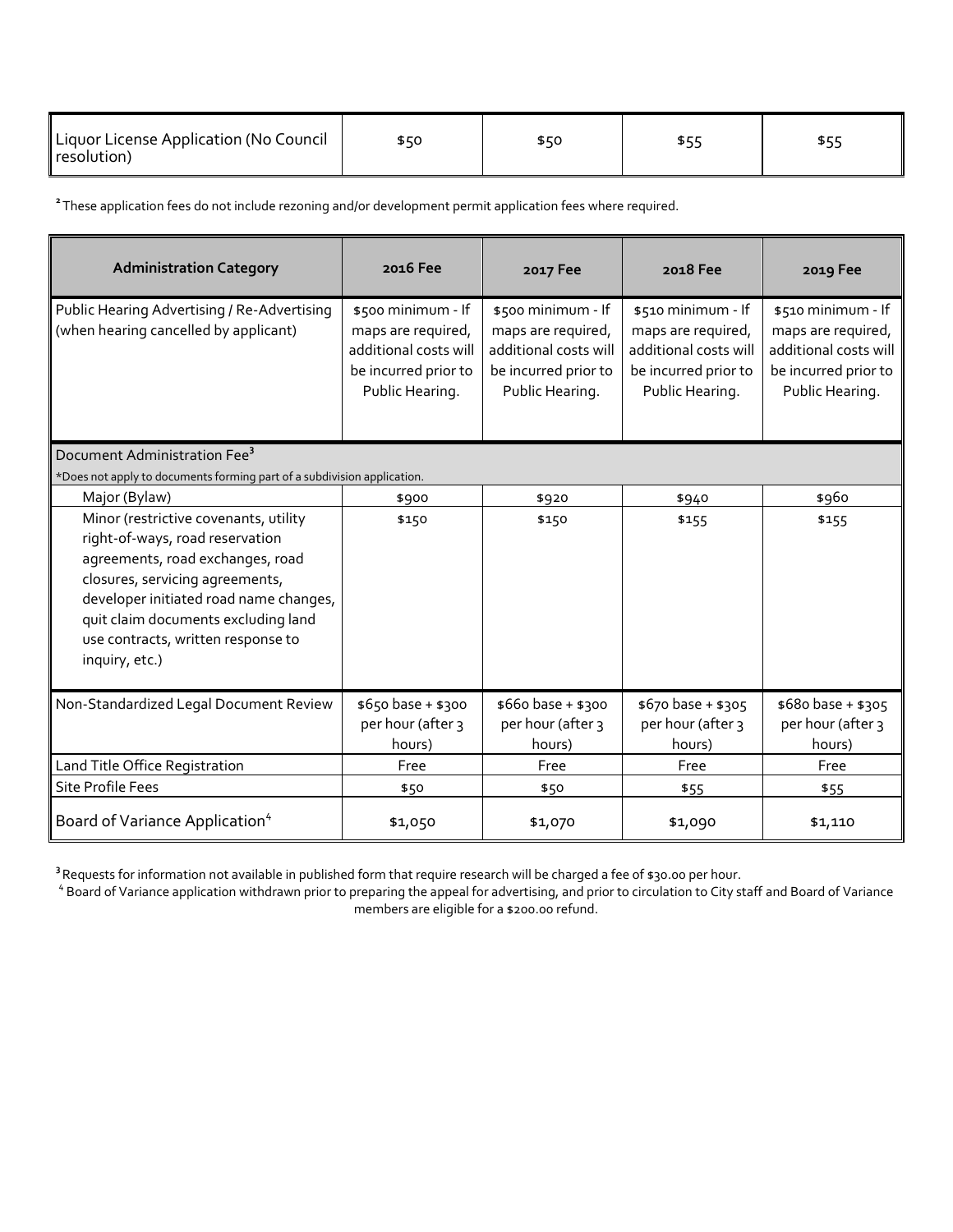### **Schedule "A"**

## **Development Application Fees – Table 2 FEES PURSUANT TO SUBDIVISION, DEVELOPMENT, AND SERVICING BYLAW NO. 7900 AND LAND TITLE ACT**

- All fees and charges include relevant provincial and federal taxes unless otherwise stated.
- Annual fee increases are permitted until this bylaw is further amended or replaced.
- The fees and charges as noted in Schedule A will increase by two percent (2%) on January 1 each year.
- All fees and charges shall be calculated to the nearest five (5) dollars.

| Subdivision Category <sup>5</sup>                                                                                                                             | 2016 Fee                             | 2017 Fee                             | 2018 Fee                             | 2019 Fee                             |
|---------------------------------------------------------------------------------------------------------------------------------------------------------------|--------------------------------------|--------------------------------------|--------------------------------------|--------------------------------------|
| Fee Simple Subdivision and Bare Land<br>Strata Subdivisions (Preliminary Layout<br>Review)                                                                    | \$2,000 base fee +<br>\$100.00/lot   | \$2,040 base fee +<br>\$100.00/lot   | \$2,080 base fee +<br>\$105.00/lot   | \$2,120 base fee +<br>\$105.00/lot   |
| <b>Technical Subdivision Approval</b><br><b>Phased Strata Development</b>                                                                                     | \$350<br>\$150                       | \$355<br>\$150                       | \$360<br>\$155                       | \$365<br>\$155                       |
| Form "P" Approval<br>Form "P" Re-approval                                                                                                                     | \$300                                | \$305                                | \$310                                | \$315                                |
| Preliminary Layout Review (PLR)<br>Renewal                                                                                                                    | \$300<br>\$250 Per Year              | \$305<br>\$255/year                  | \$310<br>\$260/year                  | \$315<br>\$265/year                  |
| Subdivision, Bare Land Strata, Phased<br>Strata & Form "E" Final Re-Approval Fee                                                                              | \$150                                | \$150                                | \$155                                | \$155                                |
| <b>Building Strata Conversions</b>                                                                                                                            | \$1,000 + \$100/unit<br>over 5 units | \$1,020 + \$100/Unit<br>over 5 units | \$1,040 + \$105/unit<br>over 5 units | \$1,060 + \$105/unit<br>over 5 units |
| Soil Removal/Deposit Permit<br>(fines may apply to applications made after work<br>has commenced)                                                             | \$250                                | \$255                                | \$260                                | \$265                                |
| <b>Road Renaming Applications</b>                                                                                                                             | \$500                                | \$510                                | \$520                                | \$530                                |
| Restrictive Covenant - review, change or<br>removal                                                                                                           | \$500                                | \$510                                | \$520                                | \$530                                |
| Airspace Parcel Subdivision                                                                                                                                   | \$15,000                             | \$15,300                             | \$15,605                             | \$15,915                             |
| Document Administration Fee<br>(including, but not limited to, No Build / No Disturb<br>Covenant, Wildfire Covenant, and ALC<br><b>Conservation Covenant)</b> | \$150                                | \$150                                | \$155                                | \$155                                |

<sup>5</sup> Subdivision fees are non-refundable.